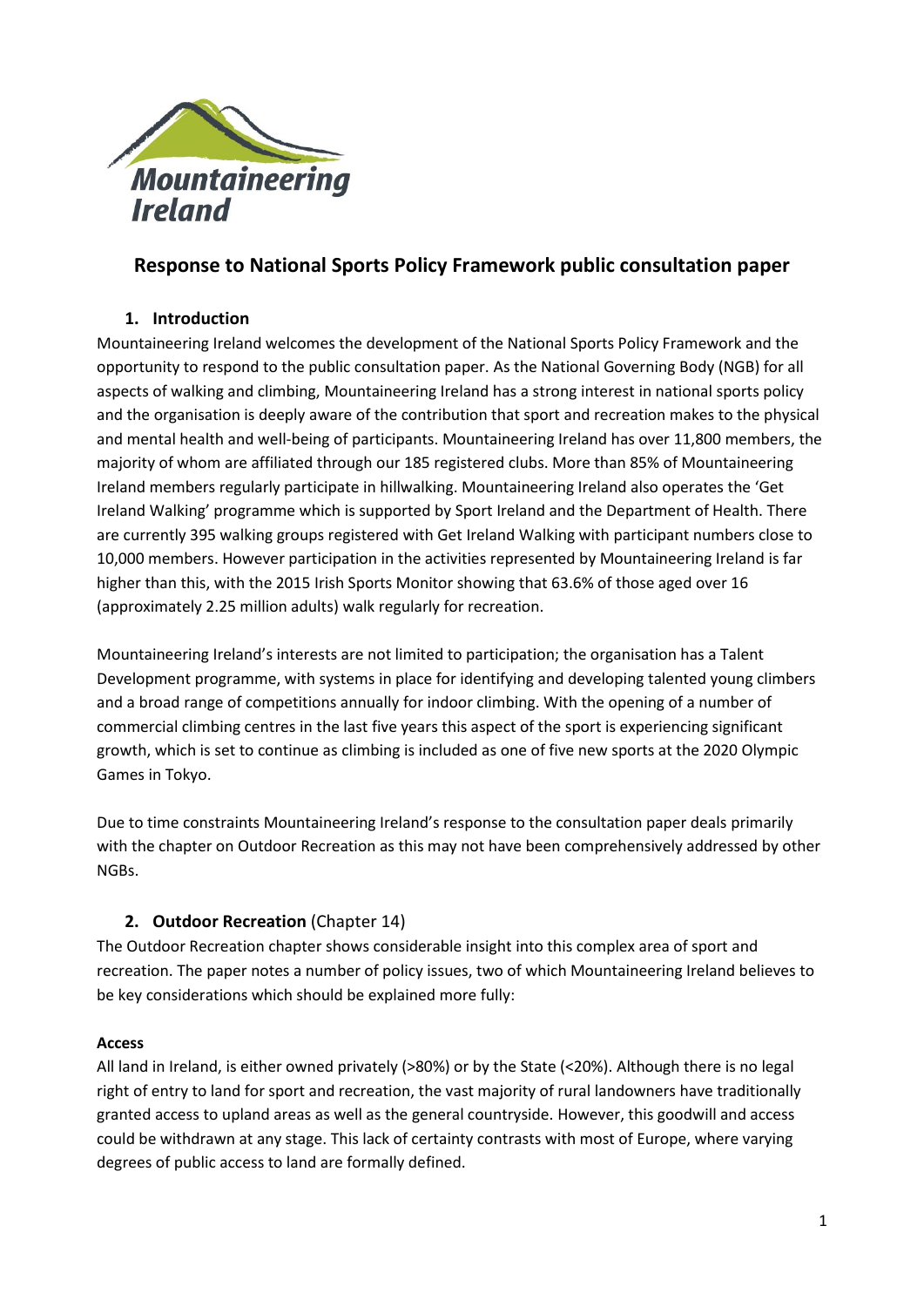The current growth in outdoor recreation activities such as walking, mountain-biking and running etc, combined with the success of the Wild Atlantic Way, is bringing ever greater pressure to bear on an unmanaged situation that relies on the goodwill of individual landowners. Tensions arising from visitor pressure on private land are becoming more common. Local development groups, Rural Recreation Officers and NGBs such as Mountaineering Ireland work quietly to address concerns with the aim of ensuring continued access, but the situation is barely managed and certainly not future-proofed.

It is important to consider that while Coillte and the National Parks & Wildlife Service operate an open access policy for pedestrian users, there is no legal right of access to State-owned land for sport and recreation, other than on land owned by Waterways Ireland. A number of State agencies have worked over the last five years to develop a plan for recreation on public lands. While welcome, this is largely a bid to secure funding for the management of recreation and does not include any proposal to include a legal right of access to publicly owned land. It is difficult to see how public access to private land can be improved without the State showing leadership by enshrining a right of public access to publicly-owned land for responsible recreation. This is an important dimension of the access issue and a policy issue which Mountaineering Ireland believes must be addressed.

A recent report on the Review of Comhairle na Tuaithe and the National Countryside Recreation Strategy\* highlights that a wider application and increased resourcing of Comhairle's current permissive access model is required to sustain the growth in outdoor recreation activities.

The access solution currently being trialled in two areas through Comhairle's Pilot Mountain Access Project needs to be applied in other upland areas to properly test its feasibility. To do so the indemnity arrangement to underpin this model, which was agreed in principle by the State Claims Agency almost two years ago, first needs to be finalised.

It also needs to be verified if the permissive access model is capable of delivering improved access for recreation at lower levels in the countryside, and if it can deliver certainty of access to coastal areas, rivers, lakes and heritage sites. It is Mountaineering Ireland's firm belief that continued growth and Ireland's future potential in the area of outdoor recreation and tourism will only be achieved when access is addressed on this scale, with a simpler and much more proactive approach.

*\* This report has not yet been published but should be available from the Rural Recreation Section of the Department of Arts, Heritage, Regional, Rural & Gaeltacht Affairs.*

#### **Environmental protection**

The natural landscapes which provide the inspiration and the place for outdoor recreation activities are often physically fragile. The quality of the environment and the quality of the recreational users' experience are inextricably linked and both can be diminished by inappropriate or excessive use. The inherent fragility of the environment and the fact that many areas are protected by nature conservation designations must be considered in the planning and development of outdoor recreation.

Allied to this is the need to protect the quality of Ireland's landscape. Fáilte Ireland's annual Visitor Attitudes Surveys consistently show that the friendliness of the people, the beautiful scenery and the natural, unspoilt environment are the main factors that influence overseas visitors in choosing Ireland as their holiday destination.

Undeveloped landscapes provide some of our most attractive scenery, much of it in upland areas. Ireland's very limited stock of undeveloped land is being used up at an alarming rate due to renewable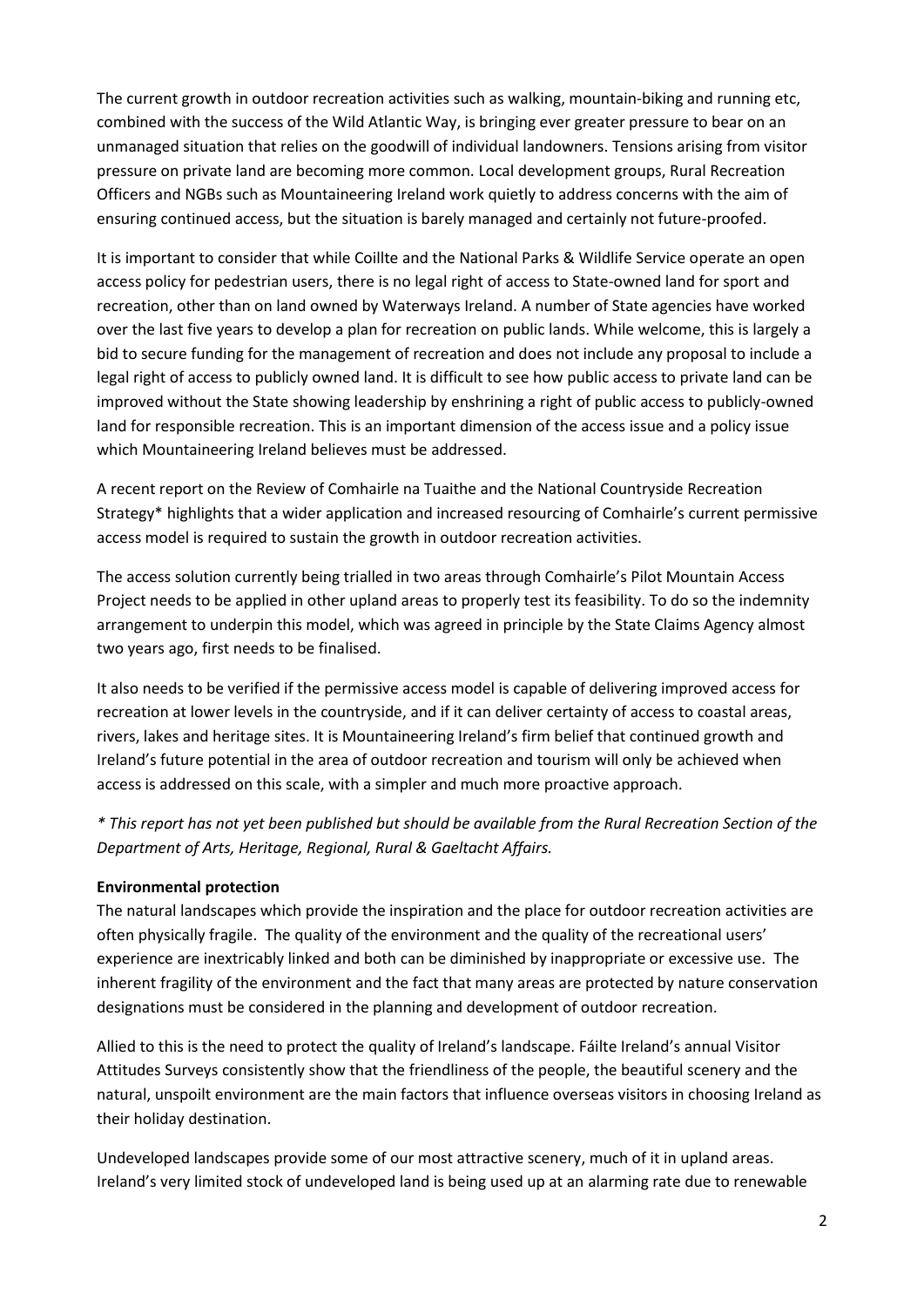energy developments, afforestation, the erection of new fences and communications masts, the excavation of new tracks and other built development.

The small area of undeveloped upland landscape or wild land which remains in Ireland is a priceless national asset, the enjoyment of which for recreational uses, is vital to the physical, mental, recreational, emotional and spiritual well-being of the nation as a whole. It is Mountaineering Ireland's assertion that policy is required to protect this vital resource and ensure that it is used in a sustainable way.

### **Consultation questions**

*a) Given the increasing popularity of participation in outdoor recreational activities, should sport policy focus on further increasing participation levels in this area and getting inactive people participating in physical activity?*

There is undoubted potential for outdoor recreation activities to get more inactive people participating in physical activity, and also to get occasional participants active on a more regular basis. The key policy issues of access and environmental protection must first be addressed, so as to ensure that the growth in participation is sustainable.

Developed and managed trails make it easy for people without skills or a high level of fitness to get involved in outdoor recreation activity. Research for the Irish Trails Strategy (2007) found that people who have access to trails increase their recreational activity on average by 44%. Experience through the Get Ireland Walking programme has also shown that a lack of suitable walking locations is a constraint to participation, particularly in rural areas. A national, low level, trail network is needed so that all communities have access to quality off-road walking experiences.

The impact of increased numbers walking in the uplands and other fragile environments is increasingly evident through worsening path erosion on popular routes. Investment is required to build the necessary skills and undertake the repair work that is needed to prevent further degradation of the environment due to the growth in activity participation. Policymakers should be cognisant of the need to match the increased participation in outdoor recreation and activity tourism with a greater investment in protecting the resource base that supports this activity.

In addition, there is also a need to invest in the 'soft' infrastructure that enables this activity, through support for NGBs, Local Sports Partnerships and other actors to motivate people, increase their skill levels, and encourage better practice so as to ensure safe and responsible participation in outdoor activity.

Overall strategic investment in outdoor recreation is necessary so as to release the potential within the sector, but also to protect the natural resource base that all of this activity is dependent upon.

*b) Given the diverse range of policy issues involved in outdoor recreation, what formal structure needs to be put in place to best support both the implementation and accountability of a cross-Government policy in this area across a range of government departments, statutory and other bodies?*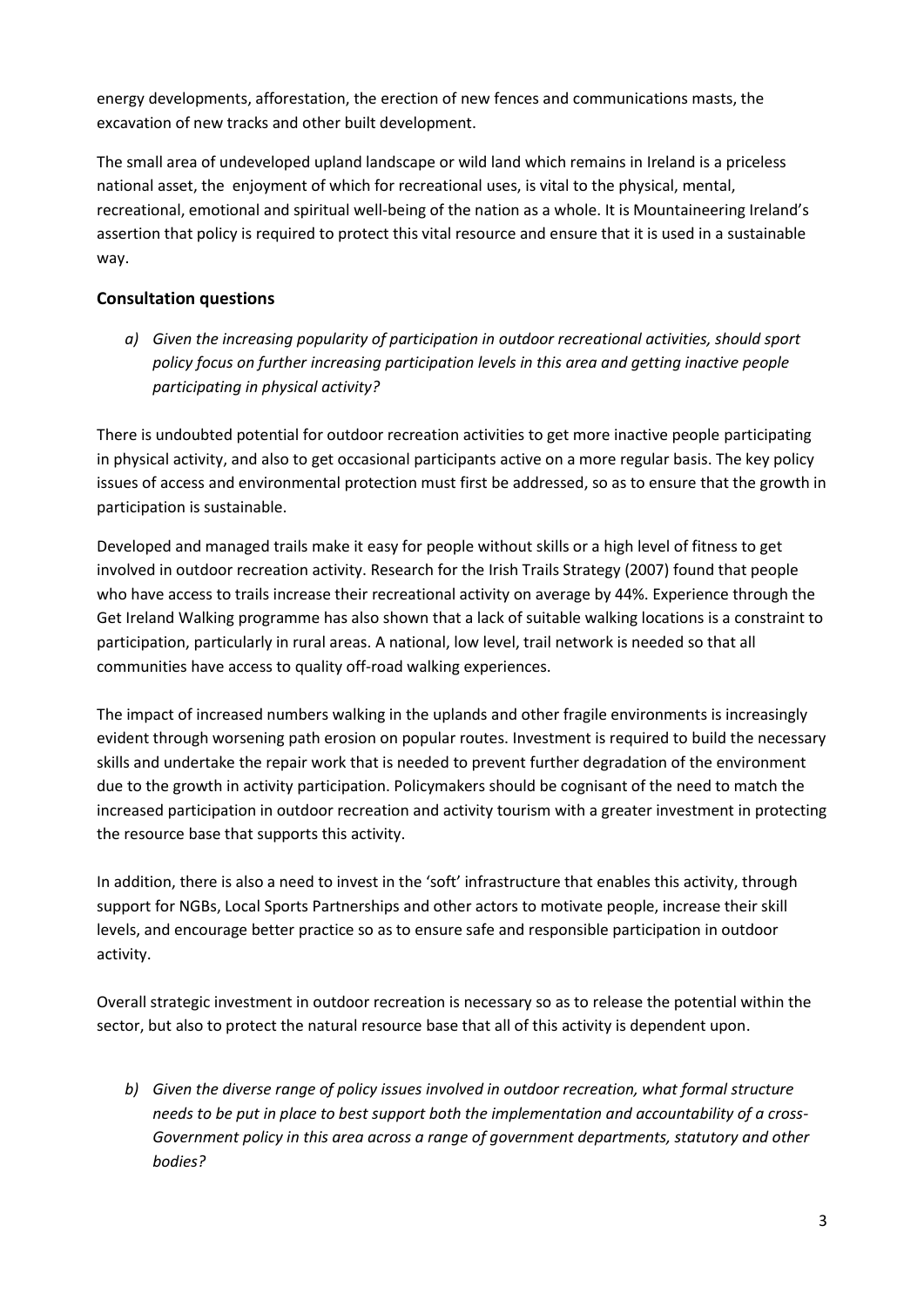Mountaineering Ireland supports the recommendations in the *Review of Comhairle na Tuaithe and the National Countryside Recreation Strategy* for an integrated structure to support the development and management of outdoor recreation in Ireland.

The report notes that the existing Comhairle na Tuaithe structures and approach, while a step in the right direction, are insufficient and need to be revised, and also that a new National Outdoor Recreation Strategy is required to guide the growth of the outdoor recreation sector nationally and to inform local plans and activities.

In terms of structure, the report recommends a high level Outdoor Recreation Council; an interdepartmental working group; a lead Department or shared leadership; a permanent committee on recreational access and an Outdoor Recreation Consultative Forum.

Mountaineering Ireland is supportive of the structures proposed, however we believe there should be a lead department for outdoor recreation, rather than a shared lead. Implementation of *Our Great Outdoors – the Outdoor Recreation Action Plan for Northern Ireland* has been stalled for almost three years due to not having an agreed lead partner between the three departments which developed that strategy.

There is obvious merit in the Department of Arts, Heritage, Regional, Rural & Gaeltacht Affairs taking the lead as the Rural Recreation Section currently sits within this department and it is also the department with responsibility for the natural environment, however the recent review notes that the pace of progress has been slow and the Rural Recreation Section has not achieved cross-departmental influence. It is Mountaineering Ireland's view that there is an equally strong case for moving the rural (or outdoor) recreation function to the Department of Transport, Tourism and Sport (DTTS) so that it aligns with sport and tourism. The overall profile of DTTS would seem to fit better with the objectives of the outdoor recreation sector.

Regardless of which department takes the lead, Mountaineering Ireland endorses the view in the report on the review of Comhairle na Tuaithe that Comhairle requires more autonomy and resources if it is to drive an outdoor recreation development agenda. Mountaineering Ireland welcomes the recommendation in the report for the appointment of an Outdoor Recreation Development Manager to provide technical assistance to the high level body, and support the development and delivery of the outdoor recreation strategy.

Clearly it is the role of the ministers and the senior civil servants within these departments to negotiate an appropriate arrangement; Mountaineering Ireland's principal concern is that the outdoor recreation sector requires policy support and strong leadership in the period ahead.

## *c) Are there additional opportunities to promote participation in adventure activities and outdoor sports to overseas visitors?*

It should be noted in Chapter 15 Sports Tourism that Walking is by far the most popular activity amongst overseas visitors with Fáilte Ireland research showing that 1,193,000 visitors engaged in hiking or walking as part of their holiday in 2014. These visitors had an overall spend of €915 million. The next most popular activity was cycling with 286,000 visitors and a spend of €268 million.

The Wild Atlantic Way is a key vehicle for promoting participation in adventure activities amongst overseas visitors and Fáilte Ireland seems to be working well with activity providers. However the Wild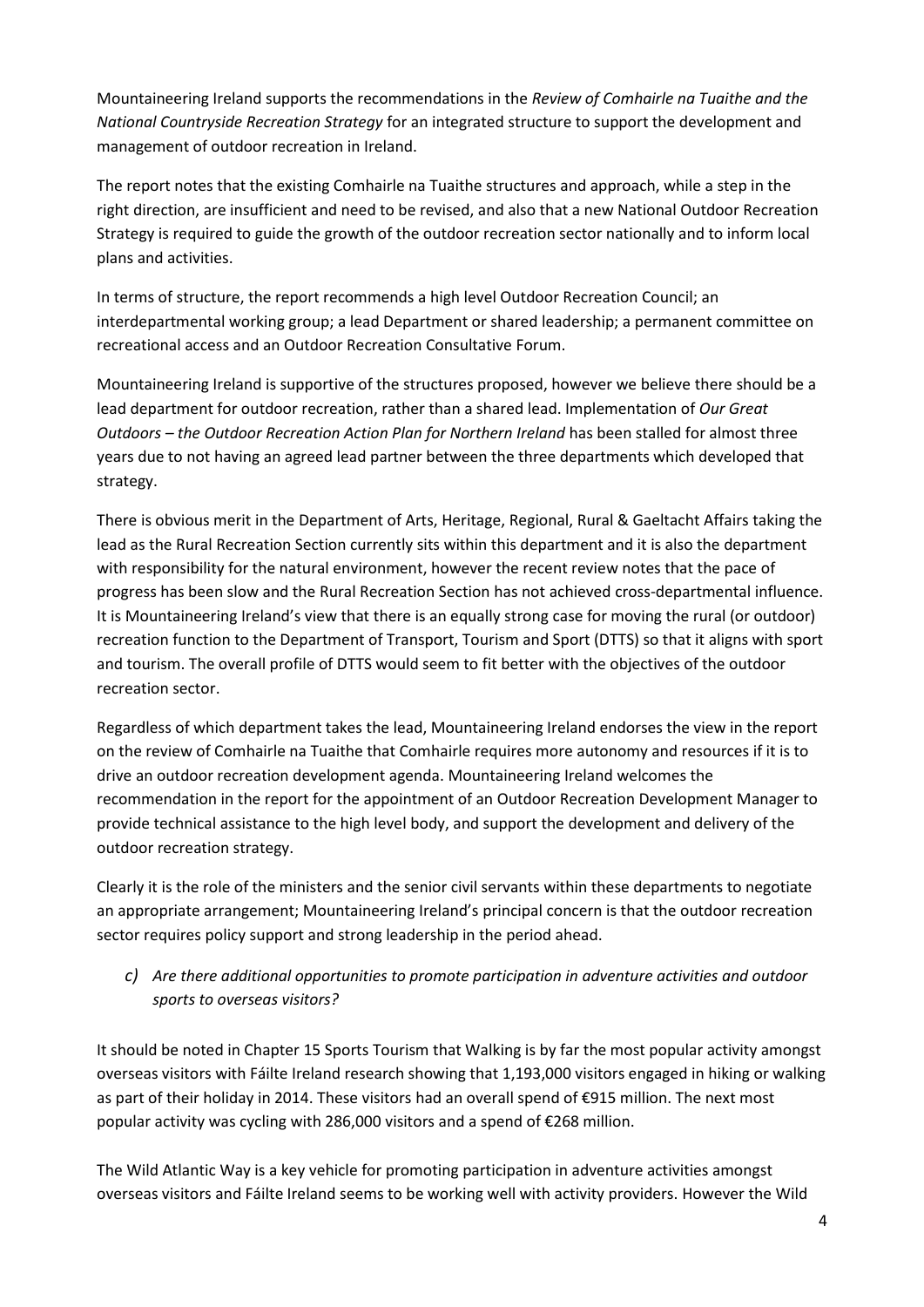Atlantic Way proposition of discovery, and its goal of directing visitors to less-visited areas, are exerting pressure on a largely unmanaged access situation. As referenced earlier, a landowner's goodwill could easily be exhausted where field gates are blocked by parked vehicles, fences and walls are damaged, or commercial activity providers operate without the landowner's permission. The key policy issues of securing access and protecting the environment are therefore essential to ensuring the quality of future visitor experiences.

In terms of additional opportunities to promote participation in adventure activities, this aspect of the tourism offering is not currently being actively promoted by Fáilte Ireland for the midlands and the eastern part of the country, despite the fact that rural communities are all keen to develop and promote their offering to activity visitors. Activity tourism brings visitors to remote rural areas, and where ancillary services such as food and accommodation and are available, brings valuable economic benefit to these areas.

### *d) Are there other challenges and issues that need to be addressed in this area?*

The primary policy requirement is the need to develop a new National Outdoor Recreation Strategy which:

- Includes measures to secure and improve access to the outdoors for responsible recreation;
- Acknowledges the value of outdoor recreation to people's health and to our economy;
- Is underpinned by a commitment to protect the natural environment;
- Is implemented by a specialist unit within the lead Department, complemented by a new Outdoor Recreation Council and an inter-departmental working group and is properly resourced.

In addition to a new National Outdoor Recreation Strategy, there will be need for a local Outdoor Recreation Development Plan for each county, reflecting the vision and objectives of the national strategy.

Future policy and investment should ensure a greater focus on providing quality outdoor recreation opportunities that are geographically balanced to meet the needs of the Irish population; to date much of the investment in trails and other outdoor recreation infrastructure has been related to tourism initiatives and located more so in the western part of the country.

The quality of outdoor recreation experiences will be enhanced by ensuring that any infrastructure provided is sympathetic to its setting and appropriate to the needs of the user group. As with addressing path erosion, there is a need to develop skills and standards in this area.

The Visitor Safety in Countryside Group (VCSG) principles, which have been endorsed by a number of State agencies in Ireland, provide excellent guidance on how to create safe access to the countryside in ways that do not spoil the landscape and heritage, or lessen the visitor's sense of exploration and adventure. It would be welcome to see the VSCG approach embedded in national outdoor recreation policy.

### 3. **Participation** (Chapter 2)

The Irish Sports Monitor shows recreational walking to the most popular physical activity amongst adults in Ireland, yet the Sport vs Physical Activity section (p13 of consultation document) implies that